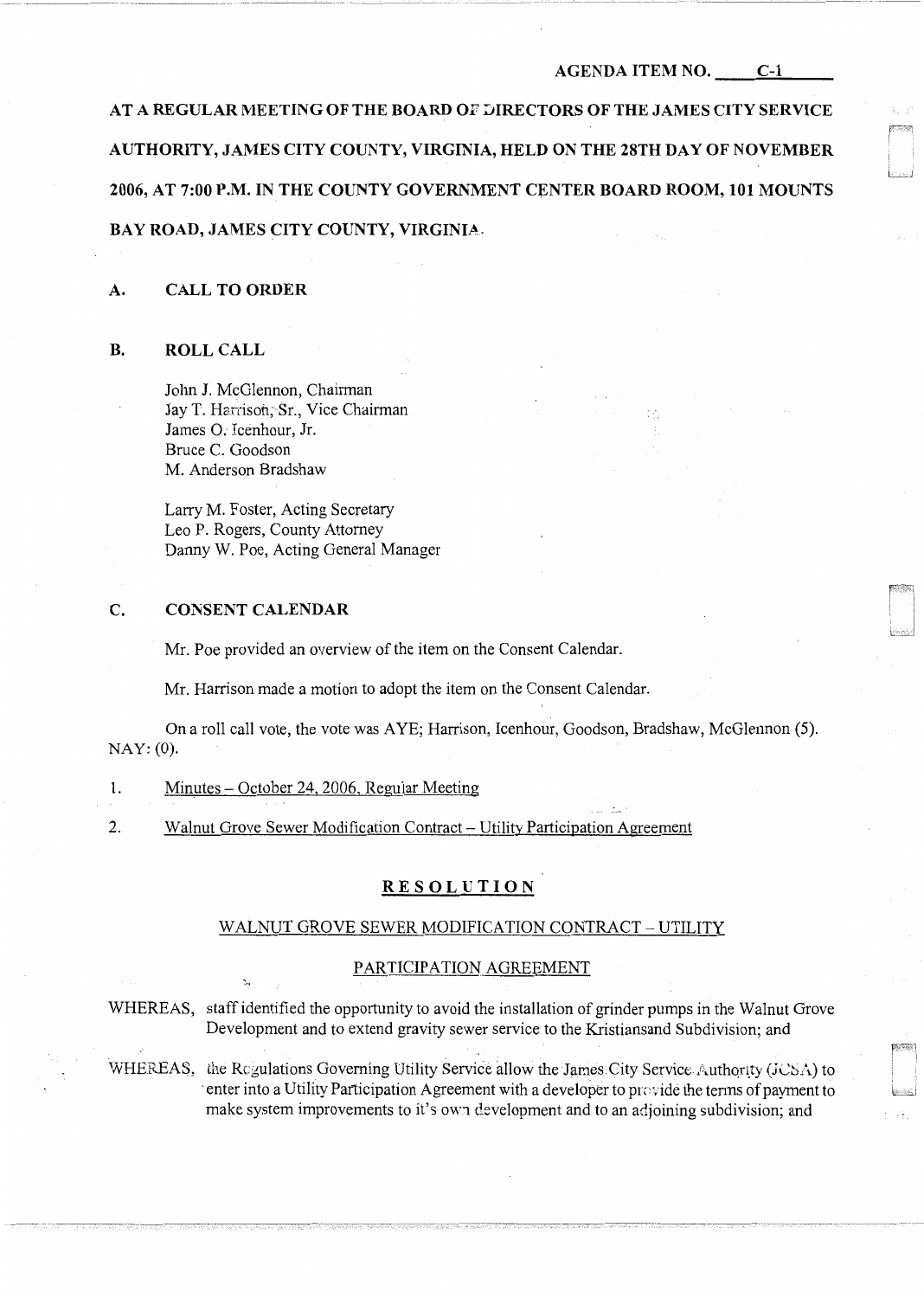WHEREAS, staff and Anderson-Hughes, LLC, have agreed on a payment of \$170,000 to be applied toward the sewer line extension from the Walnut Grove development to the Kristiansand Subdivision.

NOW, THEREFORE, BE IT RESOLVED that the Board of Directors of the James City Service Authority, James City County, Virginia, authorizes the General Manager to sign a Utility Participation Agreement with Anderson-Hughes, LLC, providing the terms of payment to the JCSA to extend the sewer infrastructure from Walnut Grove to serve a portion of the Kristiansand Subdivision.

3. Easement Agreement - 160 Nina Lane

## **RESOLUTION**

### EASEMENT AGREEMENT - 160 NINA LANE

- WHEREAS, the James City Service Authority desires to extend a gravity sewer service line from the Walnut Grove Development to the Kristiansand Subdivision; and
- WHEREAS the proposed sewer line will cross private property owned by Frederick Scott Coursen, identified as James City County Tax Map No.  $2320600091$  and more commonly known as 160 Nina Lane (the "Property"); and
- WHEREAS, JCSA has offered to purchase a sewer line easement across the Property for \$4,300 and JCSA will remove the current septic system from the Property.
- NOW, THEREFORE, BE IT RESOLVED that the Board of Directors of the James City Service Authority, James City County, Virginia, authorizes the General Manager to sign an agreement and appropriate documents associated with acquiring this easement to construct a gravity sewer service line from Walnut Grove Development to Kristiansand Subdivision.

#### **D. PUBLIC HEARING**

#### 1. Easement Release - Two Rivers Country Club

Mr. Poe explained that this public hearing pertained to an easement release to provide for an extension of the Two Rivers Country Club House in Governor's Land. Mr. Poe stated the property owner wished to add an extension to the facility, but a sewer line terminated at the rear of the facility. Mr. Poe stated staff was in favor of allowing the property owner to shorten the sewer line to only serve the clubhouse and having the Authority release the easement.

Mr. McGlennon opened the Public Hearing.

As no one wished to speak to this matter, Mr. McGlennon closed the public hearing.

Mr. Harrison made a motion to adopt the resolution

On a roll call vote, the vote was AYE; Harrison, Icenhour, Goodson, Bradshaw, McGlennon (5). NAY: (0).